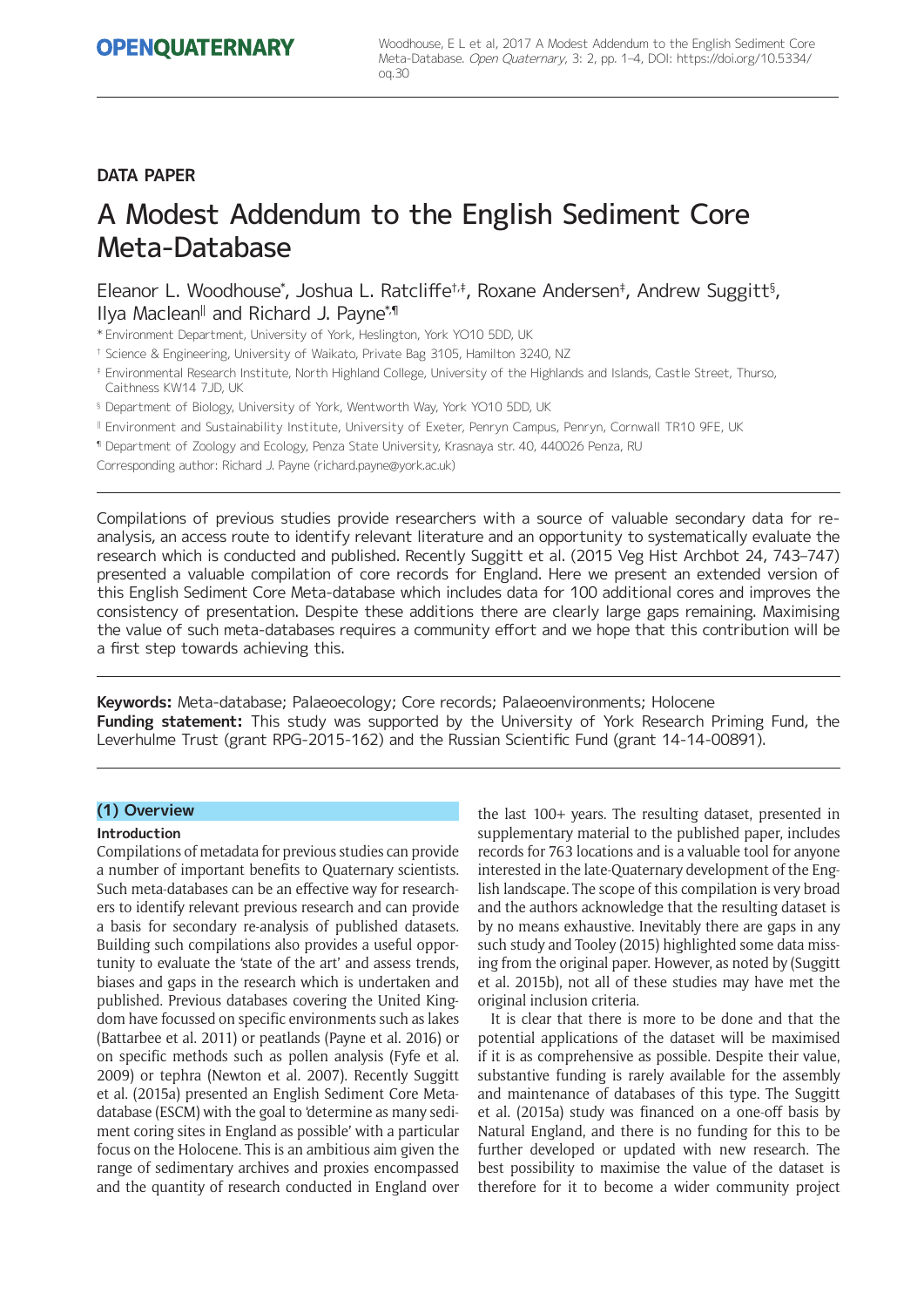with contributions from other researchers as and when possible.

# **Context**

**Spatial coverage** Description: England Northern boundary: +55.8 Southern boundary: +49.9 Eastern boundary: +1.76 Western boundary: –5.7

# **Temporal coverage**

14270BP to present.

# **(2) Methods**

## **Steps**

Here we present a modest addendum to the original dataset based on recent work on peatland sites and new literature searches. We make contributions from four sources:

- 1) Firstly, to the published dataset we added data previously compiled by Payne et al. (2016) for peatland sites across Britain. This study identified 475 radiocarbon dated peatland sites of which 186 are in England. To be included the sites were required to have dates and sediment which could be confidently considered peat and the studies were required to have been published since 1970. We carefully cross-checked this dataset against the ESCM data and identified studies not included in the published dataset.
- 2) Secondly, to identify more recent papers we conducted new searches of the journal databases Google Scholar and Web of Science for search terms used in the original paper focussing on papers published since 2014.
- 3) Thirdly, we conducted additional searches using a variety of search terms not included in the original papers.
- 4) Finally, we added any other papers of which we were personally aware which were not otherwise included.

We also take the opportunity presented by adding these additional data to refine and improve the presentation of the dataset. Specifically, we:

- 1) Add missing detail to the site entries when possible.
- 2) Add missing information to the references and endeavour to improve the consistency of reference formatting wherever possible to make it easier for readers to identify the source material.
- 3) Correct some minor errors which we noted in passing. We also removed some entries which were highlighted as duplicates by a reviewer of this manuscript.
- 4) Remove columns which we find not to be helpful to the general user or which appear to be inconsistently or infrequently recorded, namely

those headed: ID, Full/partial dataset, Title, Search terms, Search facility and Provenance (AJS/ZT).

# **Constraints**

Our amendments both add a substantive body of new data and improve the consistency of presentation. However, with a task of this magnitude it is inevitable that there will be both omissions and most likely some errors. The database is clearly imperfect and biased in many ways and some of these may have been reinforced by the additions made here. The database is a work-in-progress.

# **Repository location**

Open Quaternary Dataverse. DOI: [https://doi.org/](https://doi.org/10.7910/DVN/PETMGY) [10.7910/DVN/PETMGY](https://doi.org/10.7910/DVN/PETMGY)

# **(3) Dataset description**

#### **Object name**

Extended English Sediment Core Meta-database.xls.

# **Data type**

Secondary data.

# **Format names and versions**

Excel spreadsheet.

# **Creation dates**

Last updated October 2016.

## **Dataset Creators**

The dataset published here reflects the work of both the authors of this paper and that of the original publication (Suggitt et al. 2015a) which should remain the primary reference for anyone using this database.

# **Language**

English.

**License**  $CC<sub>0</sub>$ .

**Publication date**

12/10/2016.

# **(4) Reuse potential**

We identified 100 site records not previously included in the ESCM dataset, representing an increase in the overall size of the database of 13% and bringing the total number of records represented to 849 after deletions. Given our own expertise a majority of these (~60%) are for peatland sites. Our additional data tend to reinforce the conclusions of Suggitt et al. (2015a) regarding the nature of the research conducted. The majority of our new records are from northern England (**Figure 1**), the majority are studies based solely or largely on pollen and the vast majority are for the Holocene, particularly the mid-to-late Holocene. Additions included some quite highly-cited papers which were previously not included (Barber et al. 1994; Hendon et al. 2001; Mauquoy and Barber 2002). It should be cautioned that the lack of representation of studies in the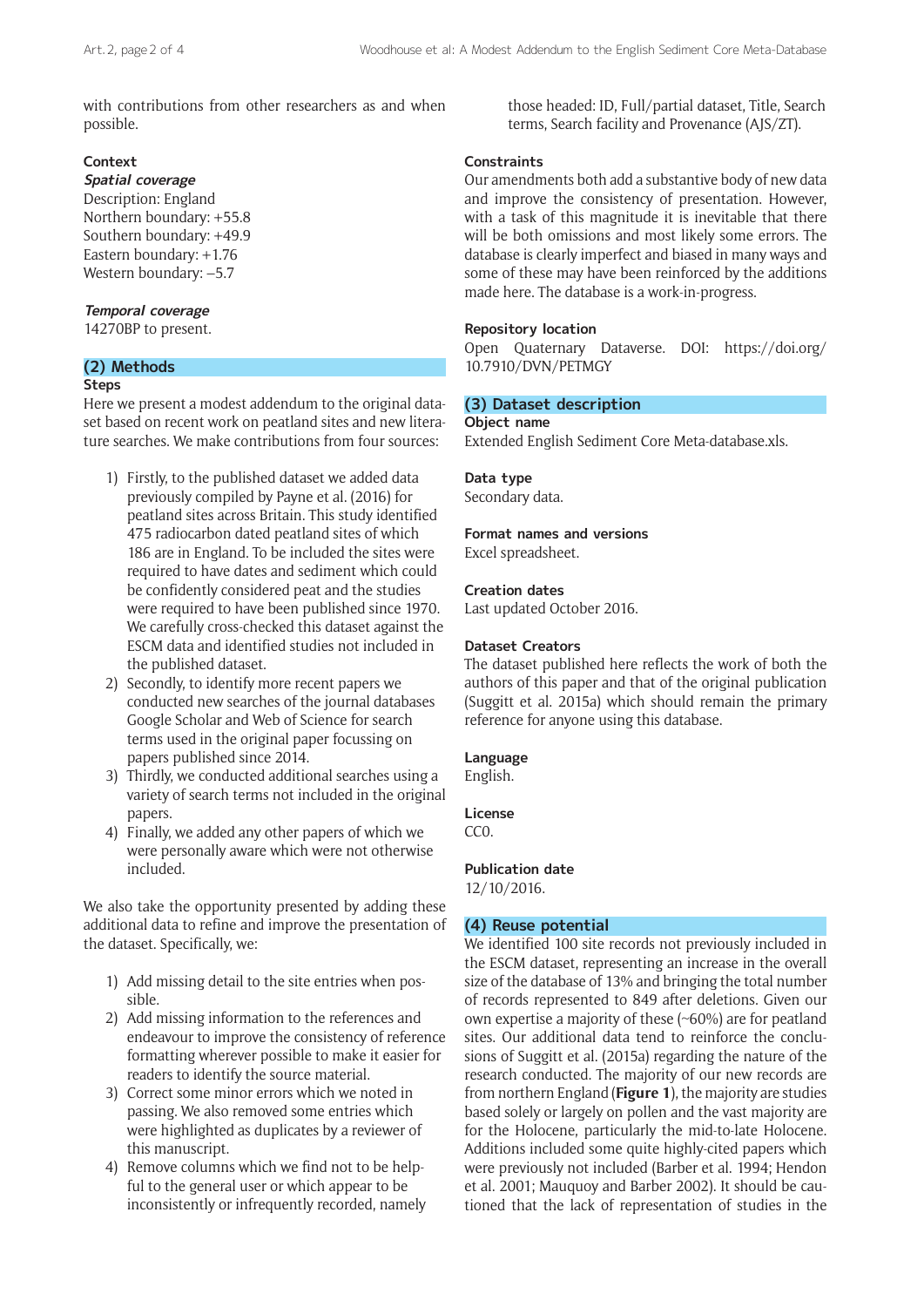

**Figure 1:** Sites included in the extended English Sediment Core Meta-database.